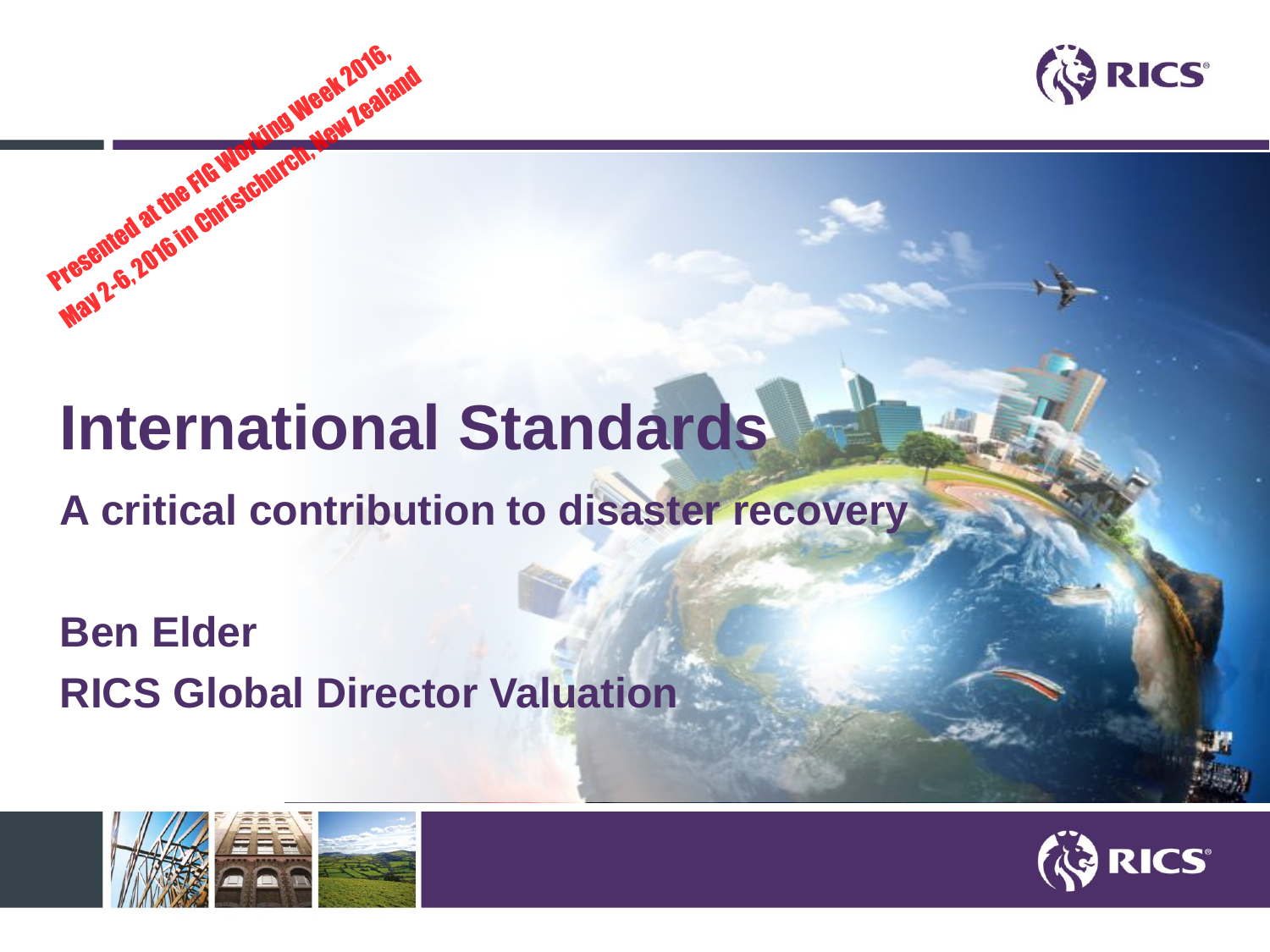



- $\triangleright$  research supports the idea that implementing a more holistic pre-disaster planning approach is more costeffective in the long run. Every \$1 spent on hazard mitigation saves society \$4 in response and recovery cost -*University of Oregon's Community Service Centre. Retrieved 2013-05-23*
- $\triangleright$  companies that had a major loss of business data, 43% never reopen and 29% close within two years.[\[9\]](https://en.wikipedia.org/wiki/Disaster_recovery#cite_note-9)

*[Business continuity statistics: where myth meets](http://www.continuitycentral.com/feature0660.html) fact.* Continuity Central. 24 April 2009. Retrieved 3 August 2012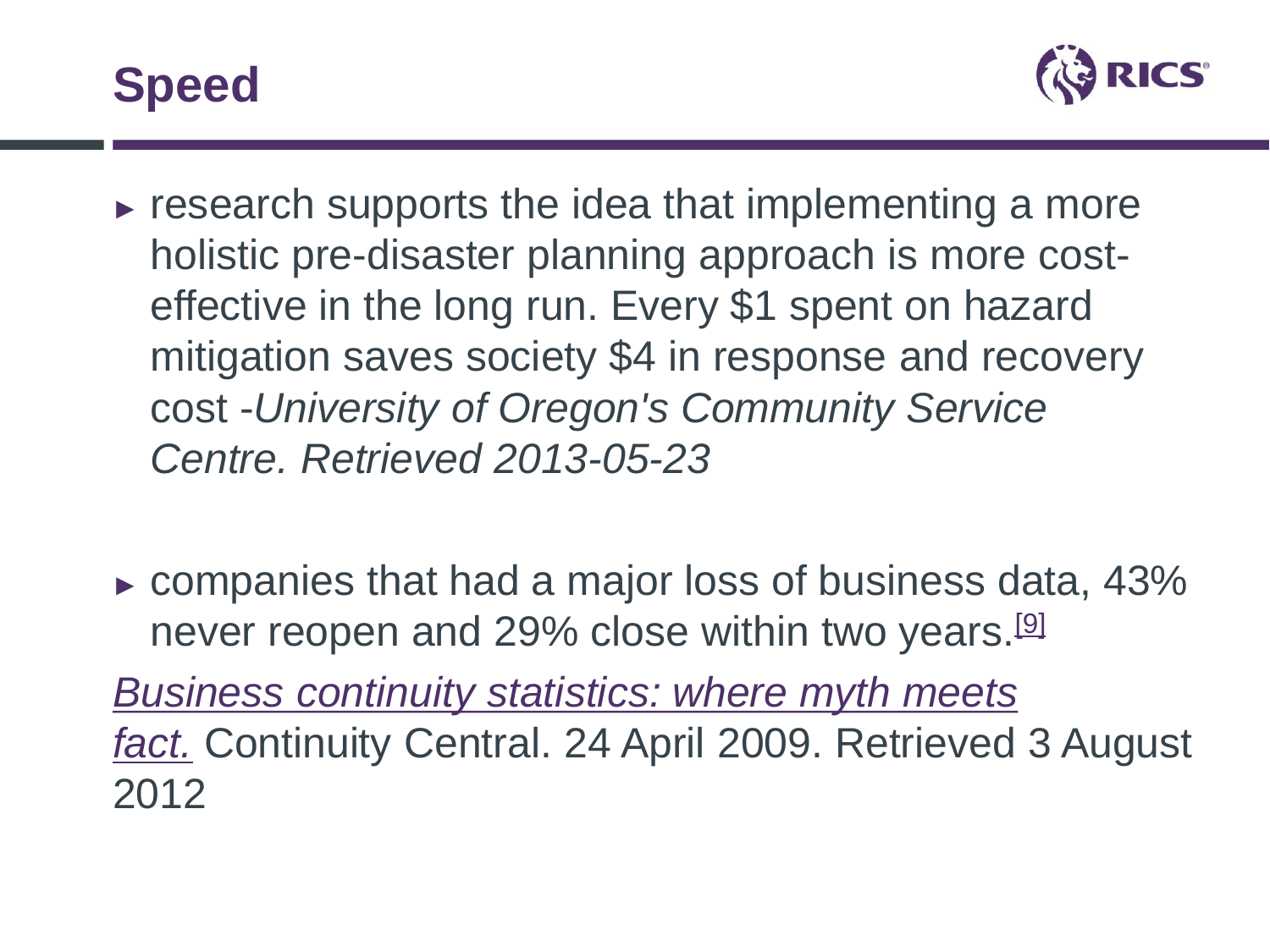

- ► Efficient distribution of emergency aid
- ► Reduce 'Time stealers' in critical situations
- ► Benchmarking for donor organisations to measure efficiency
- ► Reduce risk
- ► Increase economic activities
- ► Improve transparency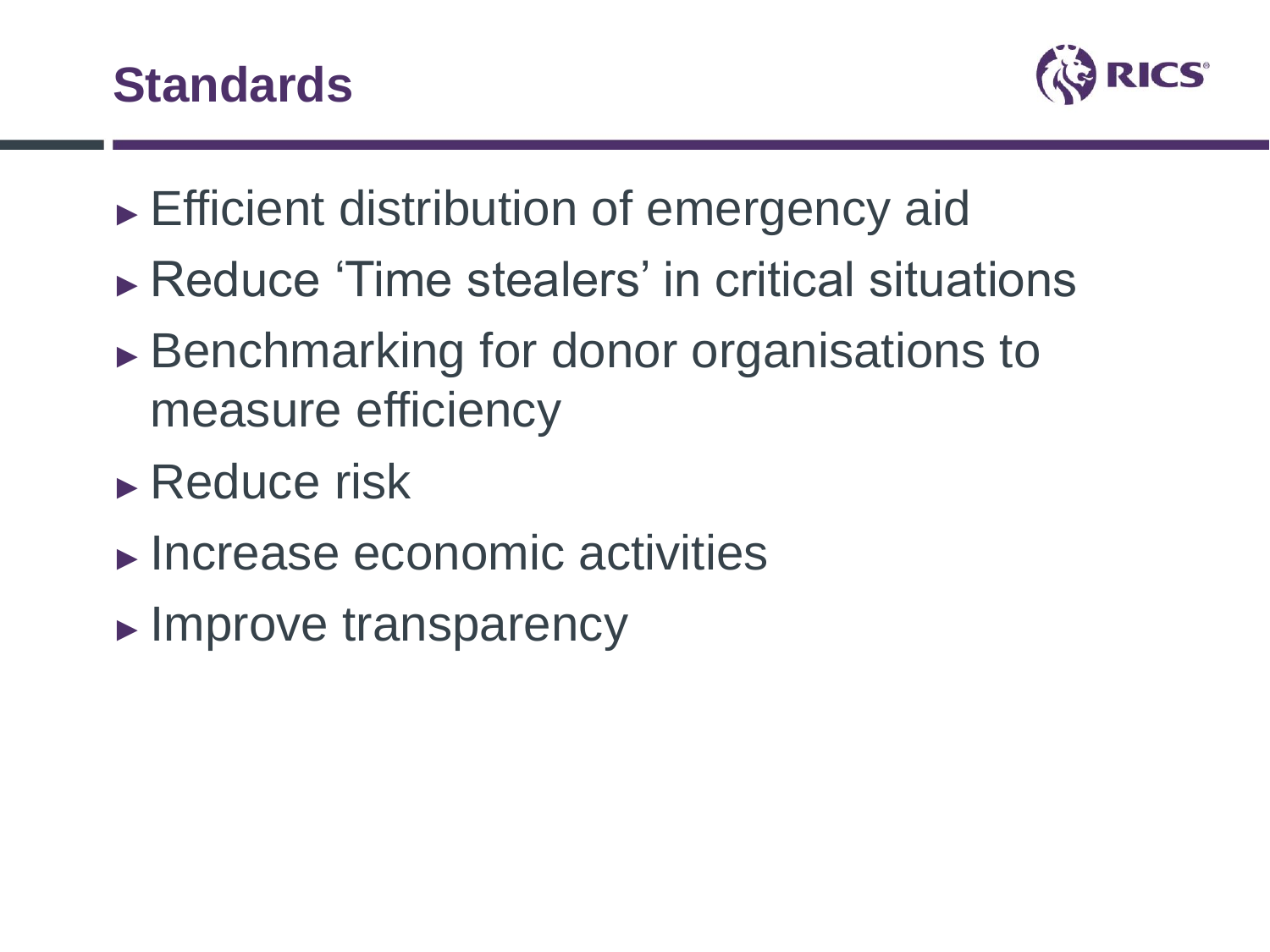## **What are International Standards?**



#### **International standards share the following characteristics**

- ► Developed collaboratively; shared ownership
- ► Principles-based and high-level
- ► Drafted by independent experts
- ► Transparent, consultative process
- ► Enacted locally, through or alongside domestic standards
- ► Provide consistency, comparability and common language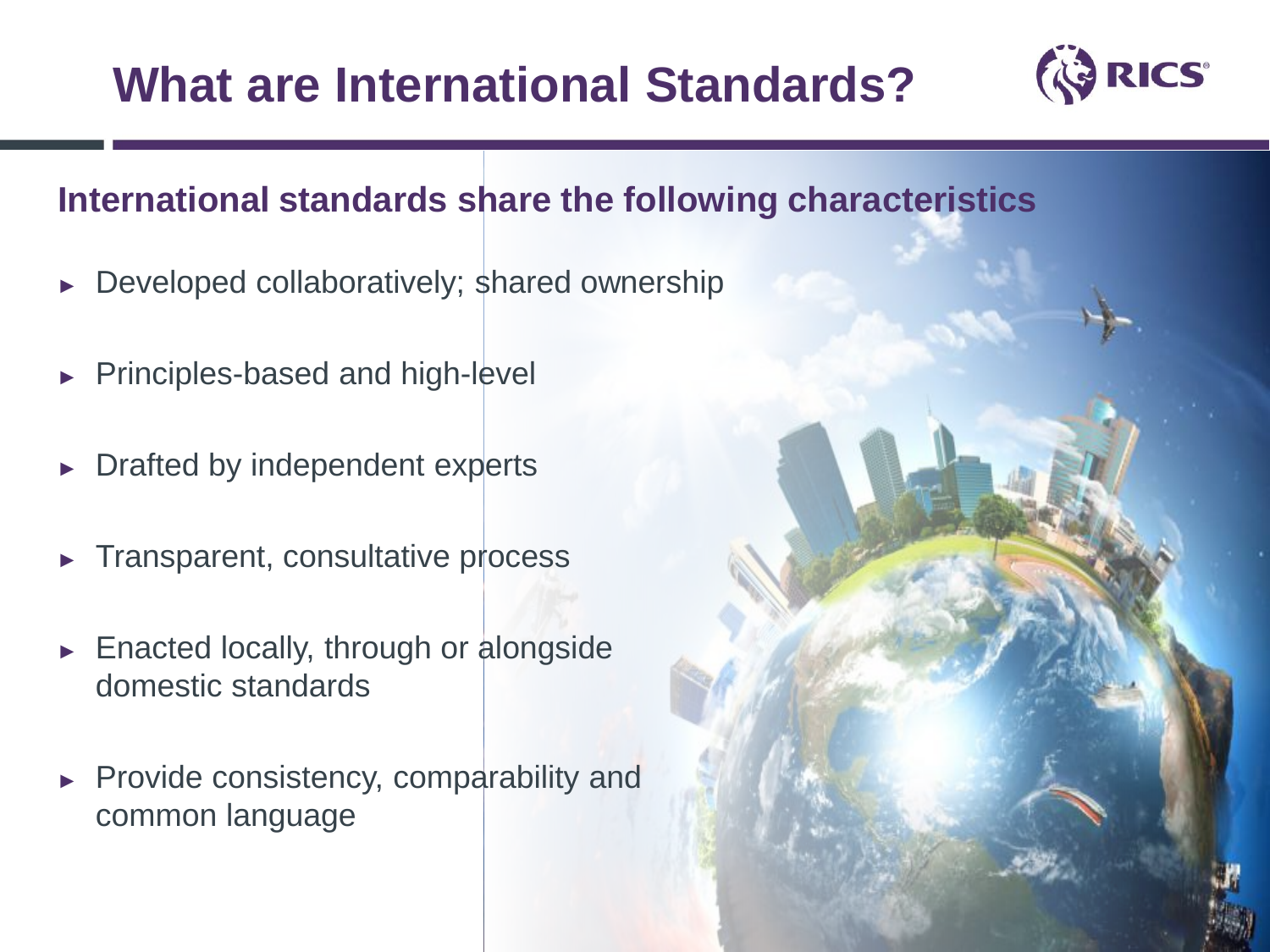### **What problems do we face?**



- ► Like accountancy, our sector faces major challenges. Globalisation is connecting markets, yet the standards adopted locally can differ dramatically, increasing risk. Risk is one of the primary factors stemming investment.
- ► Fundamental challenges include:
	- ► **Property measurement** (24%)
	- ► **Construction costs** measurements (what is/isn't included)
	- Land tenure (inconsistent across markets)
	- **Ethics** (no *Hippocratic oath* for our sector)
- Many of the challenges have inconsistent standards at their origin.

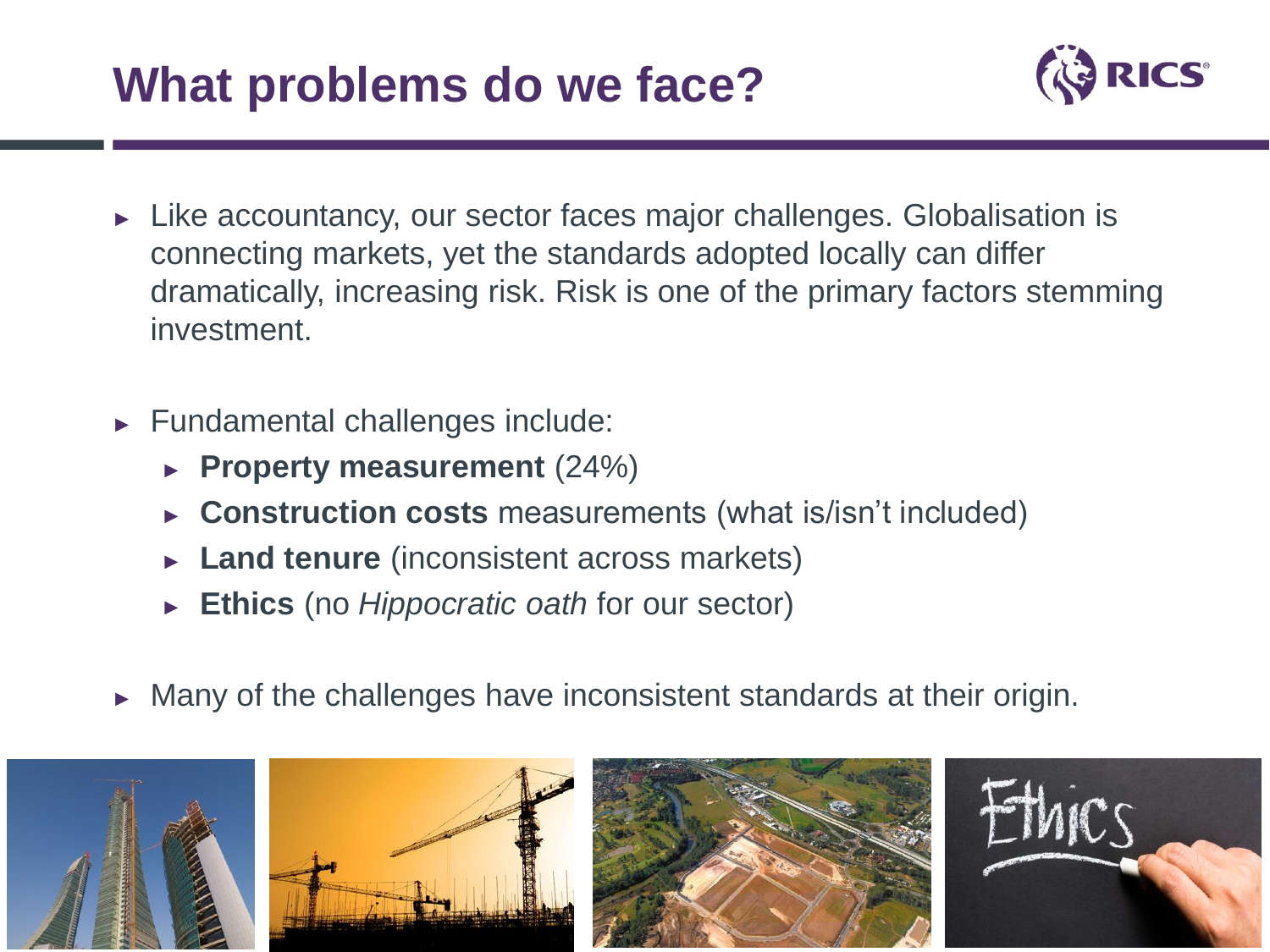### **Saves Time**



- ► De Soto Fungeability
- ► Disasters need quick action to
	- ► Save lives
	- ► Save economies
- $\triangleright$  Need the data to make decisions
- ► Be creative with structures Reverse Tax Payments - Australia floods 2010